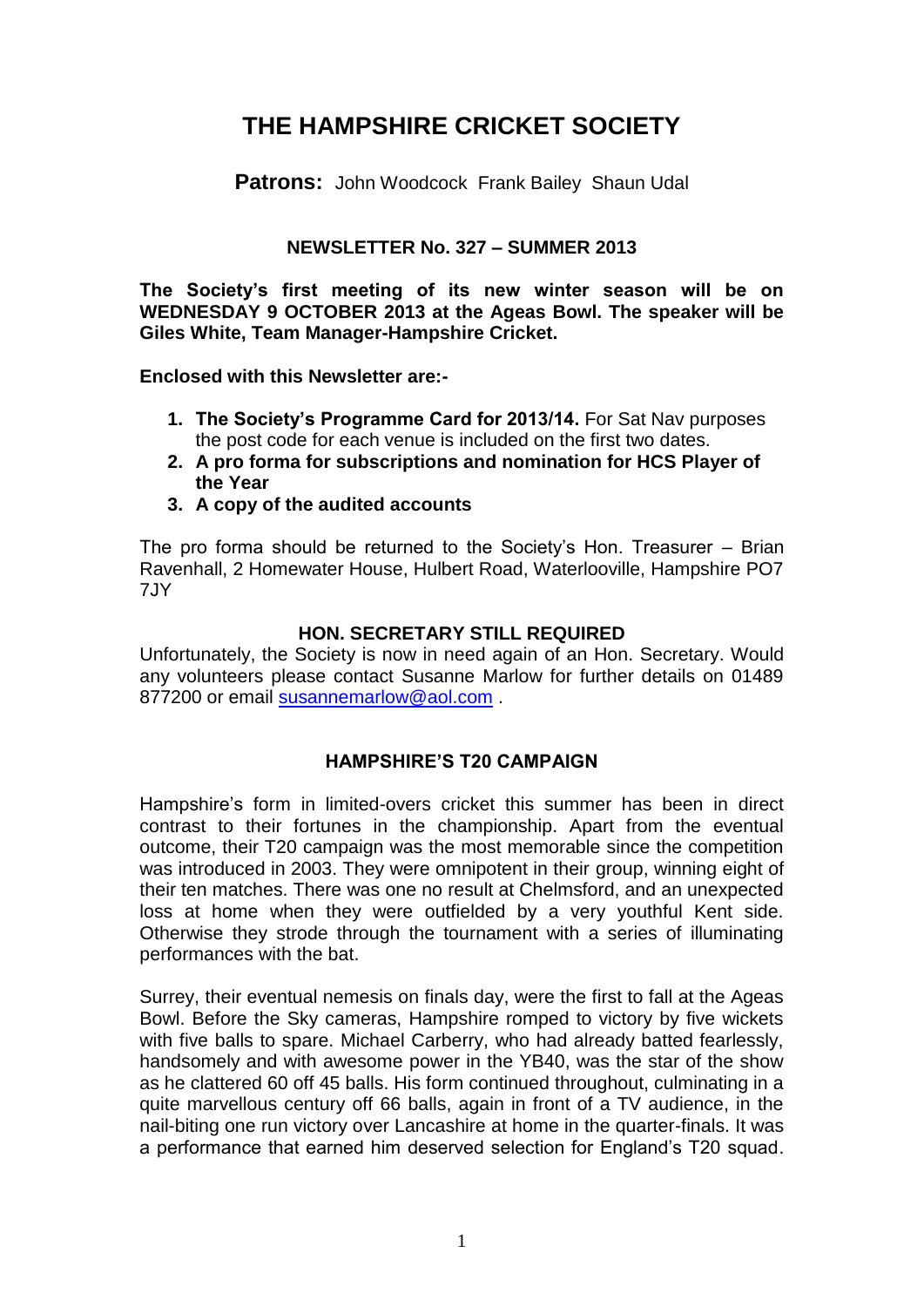He also joined Michael Lumb and Jimmy Adams (twice) as the only Hampshire batsmen to record centuries in the competition.

Hampshire's other notable performer in that opening match against Surrey was Neil McKenzie. As with Carberry, he gave notice of what was to follow. His placement was quite miraculous at times as he steered the ball through the gaps with radar like precision. Bowlers must have despaired. There was simply no way of stemming his stream of ones, twos and boundaries. His run scoring was always in tempo with the requirement. Those critics of T20 cricket may well have changed their minds had they seen Neil McKenzie bat in the tournament during the summer. He demonstrated that there was room for subtlety and artistry amid the inevitable freneticism. He was also a source of invaluable advice to his partners, particularly Sean Ervine. The pair have always batted well together in T20 cricket, particularly in Hampshire's triumph in 2010. As the tournament progressed to its conclusion, the Zimbabwean produced a series of blistering displays of clean hitting, mainly in company with McKenzie.

The scenario of Carberry producing fireworks at the start of the innings and McKenzie driving bowlers and captains to distraction at the end, set the scene for the summer. They were both prominent in the wins against Sussex (twice) and Essex at the Ageas Bowl. James Vince played an eye-catching innings (84) at Richmond. Jimmy Adams and Liam Dawson, though not making big scores, always kept the scoreboard moving.

If this piece has concentrated on the batsmen it was because of the feeling they could chase down any target set by the bowlers. Hampshire won six of their group matches batting second.

Hampshire's semi-final defeat to Surrey by four wickets was an anti-climax. It was their only below par performance of the competition. Only Sean Ervine (47) was able to break free when they batted. In response, Surrey were 17 for two, and then 112 for six, but de Bruyn (41) and the talented Ansari (21) slammed the door shut. The nine wides conceded were critical. Azhar Mahmood, who had destroyed the county whilst playing for Auckland Aces in the Champions League last winter, conceded only nine runs in his four overs, capturing the crucial wicket of Carberry early on and then Ervine towards the end.

However, the memory of the quality of Hampshire's batting beforehand can never be erased. It was quite exceptional and a real pleasure to watch.

# **SOCIETY NEWS**

Three of the Society's previous speakers have died since during our last meeting in March:

**Mike Denness**, who died on 19 April, aged 72, addressed the Society at the Wessex Hotel in Winchester on 22 November 1989. He talked of his early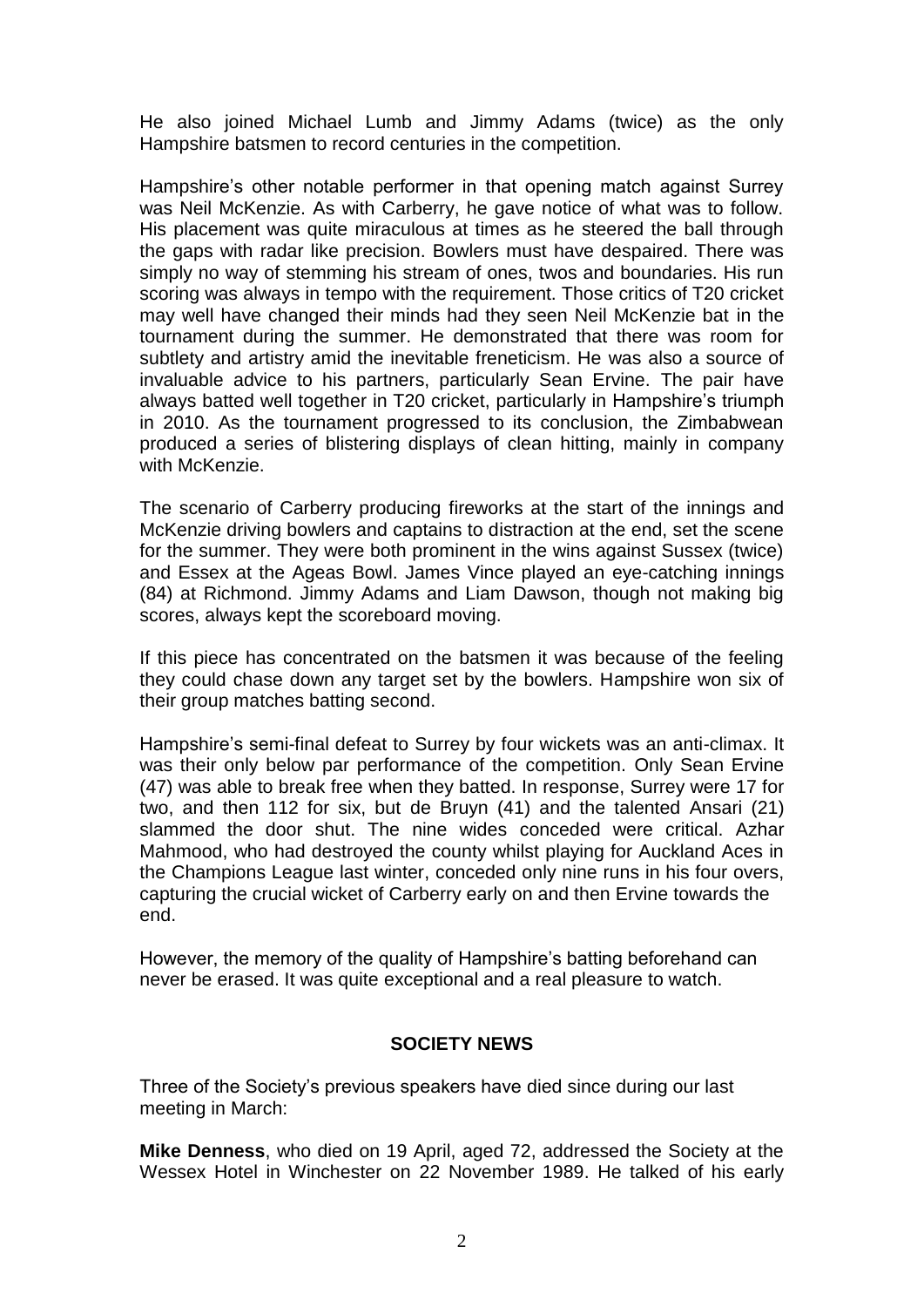days on the Kent staff, a humorous encounter with Fred Trueman, his famed partnership with Brian Luckhurst, his England tours and his then role in cricket public relations. He was accompanied by Eric Hood of Britannic Assurance, then sponsors of the county championship. Both men stressed the importance of commercialism and sponsorship to sustain the modern game, a recent innovation in those now far-off days. How cricket has changed since the 1980s.

**Sir Colin Stansfield Smith** died on 19 June 2013. As CS Smith, he was one of the last of a relatively short line of amateur fast bowlers. In a career for Lancashire and Cambridge University, from 1951-1958, he played in 106 matches, taking 293 wickets (avge 24.50). He earlier played in minor counties cricket for Cheshire as a 16 year old in 1949. He also scored 103 not out for the University against Warwickshire at Edgbaston in 1957, in which year he represented the Gentlemen at Lord's. He obtained a Blue in each of his four years at Cambridge. He addressed the Society in February 1979. His biographical notes in the Newsletter mentioned he made his first-class debut for Lancashire against Hampshire, and that his first victim was Neil McCorkell, whom he bowled. At the time of his Society appearance, he was an HCS member and was serving on both MCC and Hampshire committees, and the Newsletter commented that they would have greatly benefitted from his counsel.

His architectural career brought an end to his cricket at the highest level. He designed the new pavilion at Fenner's and many obituaries referred to his ground-breaking work in school design whilst County Architect of Hampshire County Council. After he left Hampshire, he became a professor at the University of Portsmouth's School of Architecture and went on to win more awards in building design. He was appointed CBE in 1988 and knighted in 1993.

That great rugby player and broadcaster, **Cliff Morgan**, who died on 29 August, was inveigled by our late and much lamented secretary, Jack Moore, to address the Society's meeting on 9 April 1997. The evening was a celebration of sport. The Newsletter's report commented that rugby featured prominently but his talk embraced a number of other themes; the values of sport and how they were continually being eroded by financial considerations; the power of stories and the use of language; the beauty of movement in sport; the great sportsmen exemplified by Jesse Owens and Irish rugby player Tony O'Reilly; and the voices on radio and television personified by John Arlott and EW Swanton. With Cliff Morgan's passing, sport has lost yet another of its great voices.

# **JOHN BARCLAY**

Members will long remember John Barclay's addresses to the Society in November 1988 and October 2007. *Lost in the Long Grass* (published by Stephen Chalk's Fairfield Books) is an engaging series of essays on cricketers and other cricket people whom he met in key stages of his life. In true Barclay idiosyncratic fashion he concludes with a piece on his dog! It is a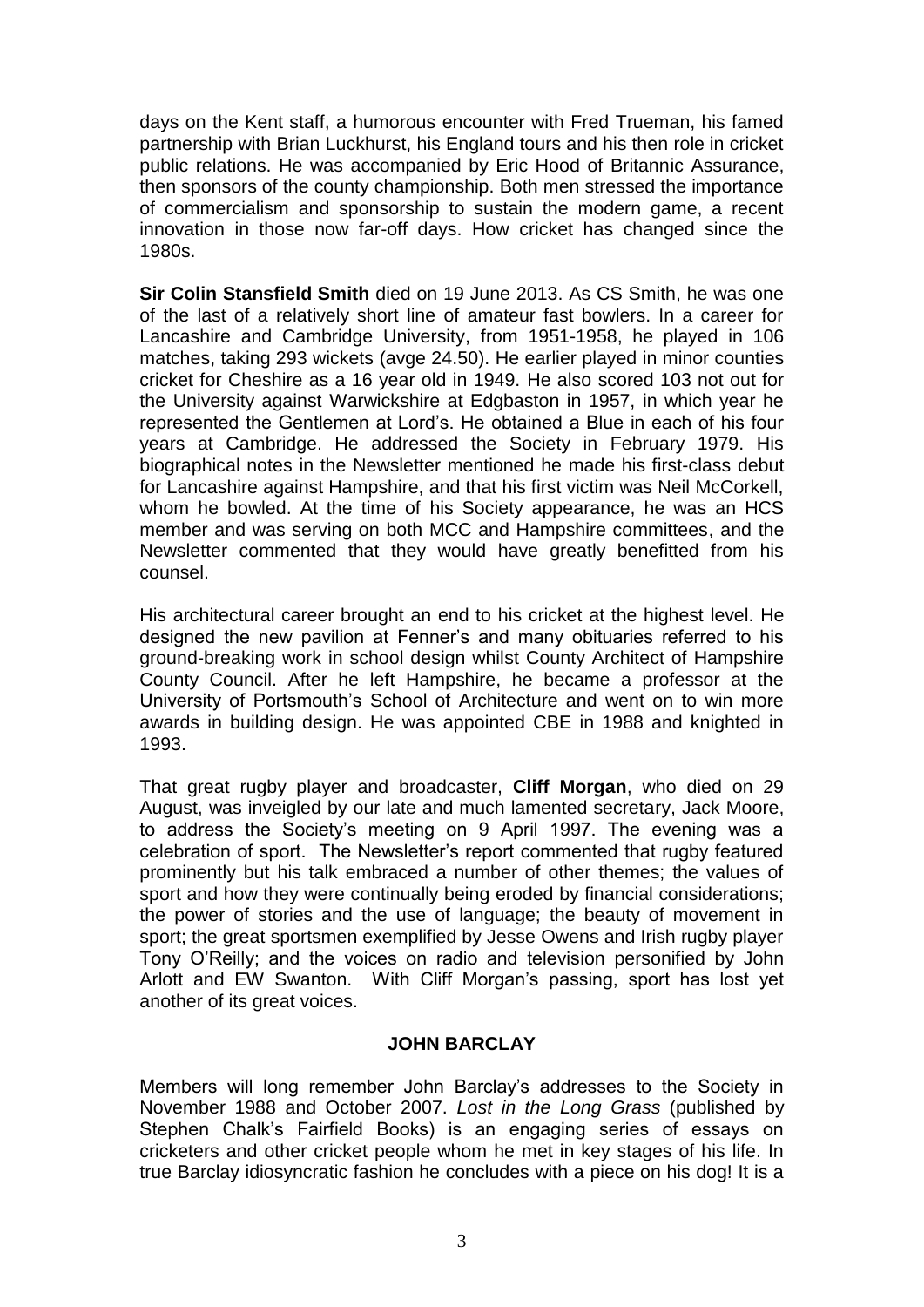highly unusual way of writing an autobiography but it works splendidly. There are enlightening chapters on Malcolm Marshall and Vic Cannings but perhaps he is at his best on his discourses on Imran Khan and Ian Gould. He not only gives both men a personality but a voice also. Another factor in recommending this book is a most entertaining Foreword by our Patron John Woodcock.

# **JOHN WOODCOCK**

Their cup will be overflowing for those who have enjoyed a lifetime reading John Woodcock's work. Not only will they have revelled in the Foreword to John Barclay's book (above), but also his reflective pieces in *The Times* on England – Australia's Tests at this summer's venues. He also has a chapter devoted to him in the magisterial *The Little Wonder : The Remarkable History of Wisden* by Robert Winder (published Bloomsbury). John was editor from 1981 – 1986. The scope of the book is awe inspiring as it covers the evolving social conditions of the times, Wisden's editorial policies, the management history of the publication and the key on-field events over the last 150 years. There are countless shafts of light but perhaps the most illuminating is that for many years they gave little credit to WG Grace for his gargantuan run scoring.

John's own account of his period as editor is also included in this year's *Wisden.*

# **MARTIN GUPTILL- AN INNINGS OF RECORDS**

Martin Guptill's 189 not out for New Zealand against England in the one-day international at the Ageas Bowl on 2 June was not only a ground record but also equalled the highest score in ODIs in this country. Viv Richards made the same score at Old Trafford in 1984. This innings was even more extraordinary than Guptill's. The peerless West Indian made his runs out of a West Indian total of 272 for nine in 55 overs. Eldine Baptiste (26) and Michael Holding (12 not out) were the only other men to reach double figures. Richards and Holding added an unbeaten 106 off 88 balls for the tenth wicket. Given the latter's score, Richards' dominance is self-evident. Michael Holding was at the Ageas Bowl in the Sky television commentary during Guptill's innings. It was good that some people recognised him as he walked around the ground and equally pleasing that he was willing to sign his autograph if approached. Hampshire players Gordon Greenidge (9) and Malcolm Marshall (four and one for 20) were also in the West Indian side at Old Trafford. David Gower (15), then still with Leicestershire, was England's captain.

Guptill's innings was also the highest recorded on any Hampshire ground in a List A match, eclipsing Gordon Greenidge's 172 against Glamorgan at Northlands Road in the Gillette Cup in 1975.

# **AARON FINCH**

Members will be aware that Aaron Finch's extraordinary innings of 156 off just 63 balls for Australia in the T20 international against England at the Ageas Bowl on 29 August was the highest individual score in such matches. On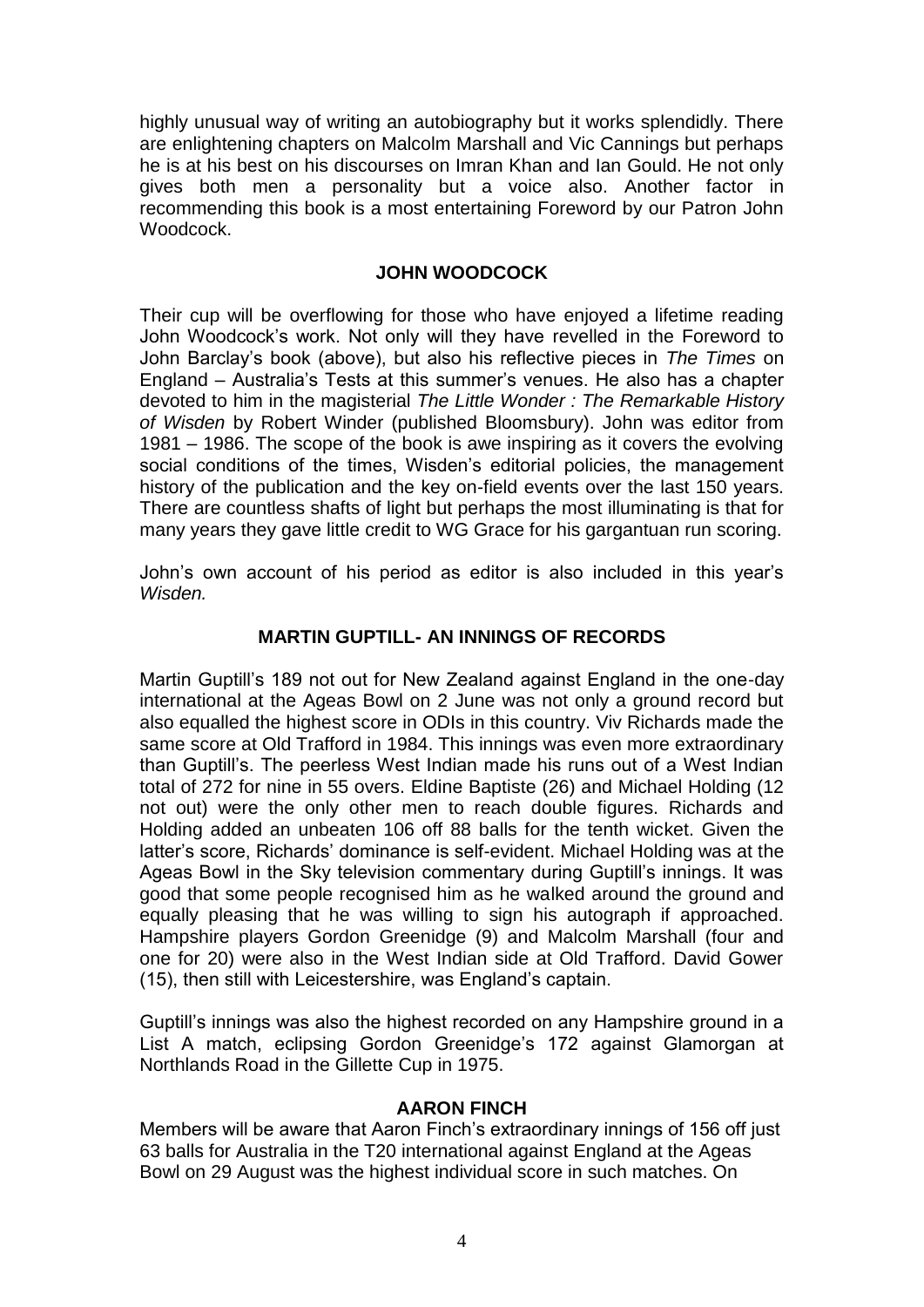researching Cricket Archive, the editor finds that Finch appeared in Hampshire in two non first-class matches in the county whilst touring with Cricket Victoria in 2005. He made 43 against the Southern Cricket Premier League at Havant Park as his side made 296 for 5 in their allotted 45 overs. The SPCL, captained by **Richard Scott** (who addressed the Society last November), replied with 260 for 9. Their highest scorer was **Chris Rogers** (see below) who scored 100 off the same number of balls. Finch then made 17 against Hampshire  $2<sup>nd</sup>$  XI at the Rose Bowl nursery ground two days later.

# **BRAD TAYLOR**

When he made his championship debut against Lancashire at Southport on Wednesday 28 August, off-break bowler Brad Taylor (born in Winchester on 14 March 1997) became the County's youngest debutant in the competition. At 16 years 167 days, he was one day younger than the previous holder of the record, Alec Kennedy (v Leicestershire at Aylestone Road, Leicester in 1907). Taylor was also the youngest player to appear in List A matches (v Bangladesh A at the Ageas Bowl on 6 August) and in inter-county List A matches (v Lancashire at Old Trafford on 20 August). The youngest man to appear for the county in first-class cricket remains **Charles Robertson Young** at 15 years 131 days old (v Kent at Gravesend in 1867).

# **HAMPSHIRE PLAYERS AND CLUB CRICKET**

It is quite rare for current and former Hampshire players to appear in club cricket. However, there have been a sprinkling of occasions this summer. **Jimmy Adams** and **Adam Rouse** have played for St. Cross in the Southern Premier League. The latter made his first-class debut against Kent at Canterbury. The pair joined three ex-Hampshire players at St Cross: **Laurence Prittipaul**, club captain **Richard Logan** and **John Francis**. Logan also played minor counties cricket for Berkshire, who reached the final of the MCCA Trophy Final against Northumberland at Wormsley.

**Michael Carberry** made an explosive appearance for Spencer against Malden Wanderers in the Surrey League on 6 July. First, he took five for 43 and then hammered 124 off 108 balls (17 fours and three sixes). He scored another century, as well as claiming three wickets, a few weeks later. **Chris Benham** turned out periodically for Wimbledon in the same league, hitting 120 off 118 balls against Sunbury in mid-August.

**Hamza Riazzudin** helped Henley maintain their grip at the top of the Home Counties League with a devastating six for 38 against High Wycombe on 13 July. **Michael Roberts** also played for the club.

Henley were much in the news following **Ashton Agar's** extraordinary test debut innings of 98 at Trent Bridge. He had made three appearances for them at the start of the season, batting just once in league games. In those matches he took seven wickets, including a hat-trick-all lbw-in the last against North Mymms. It is doubtful that any newcomer in recent years has generated so many column inches. He was, of course, one of the six Australians brought